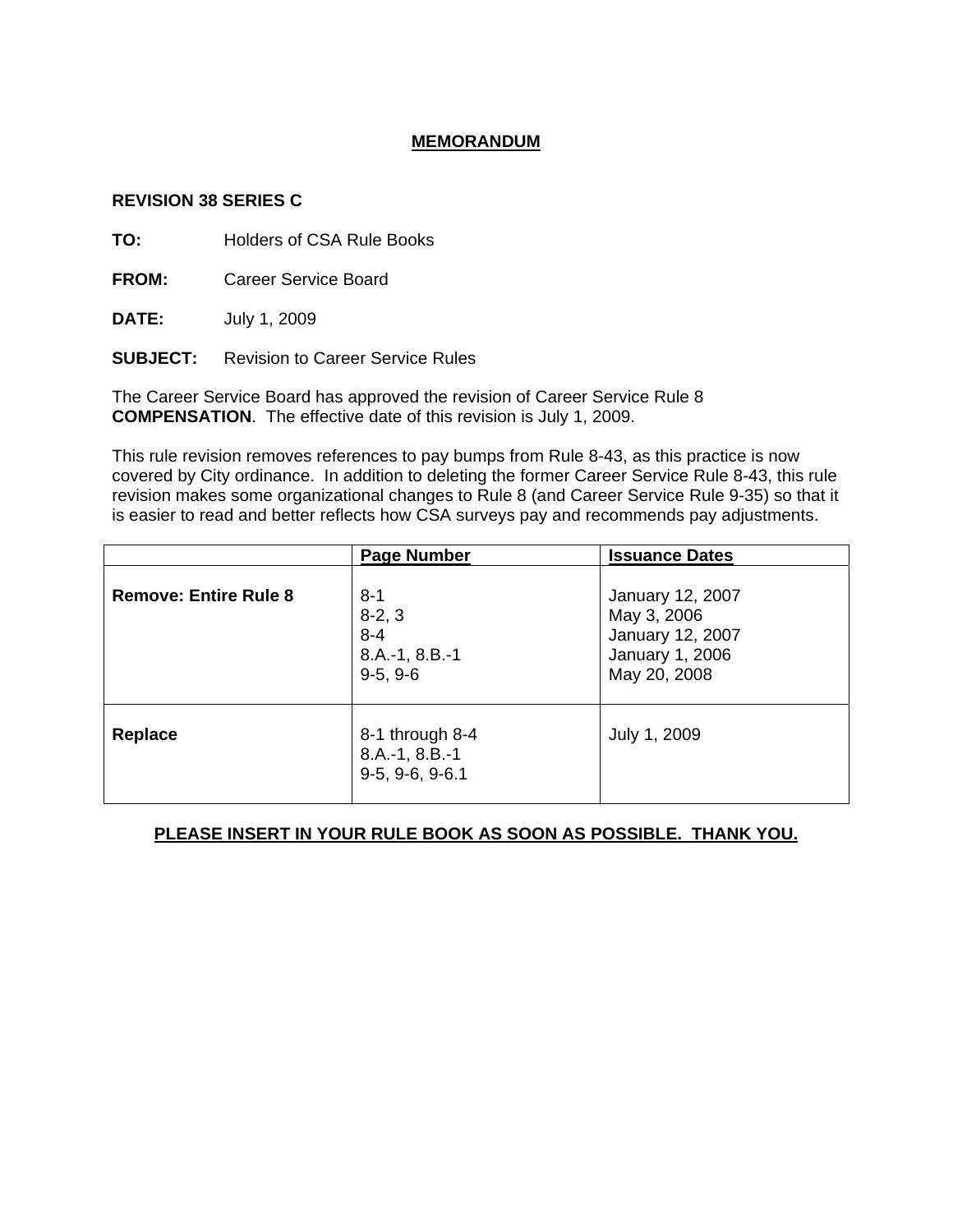#### **RULE 8 COMPENSATION**

#### (Effective January 1, 2006; Rule Revision Memo 2C; Revised effective July 1, 2009; Rule Revision Memo 38C)

#### Section 8-10 Definitions

- A. Benchmark classification: A classification that is representative of several classifications within an occupational group for which external pay data can be readily collected.
- B. Classification: One or more positions so nearly alike in the essential character of their duties and responsibilities that the same pay grade, title and specification can be applied, and such that they can fairly and equitably be treated alike under like conditions for all other personnel purposes.
- C. Market survey: The collection, analysis and reporting of external pay data for a number of benchmark classifications.
- D. Occupational groups: Groupings of classifications that are so similar in the nature of the work performed that the same pay survey adjustments can be applied.
- E. Pay survey adjustment: A pay survey adjustment is a change in the pay structure resulting from a comparison with the pay prevailing in the Denver Metropolitan Area.
- F. Pay grades: Identifying numbers for pay ranges within a pay schedule.
- G. Pay ranges: The range of pay in a pay grade beginning at the entry rate and going to the maximum rate of the pay grade. The pay range is established for a classification by the classification and pay ordinance.
- H. Pay schedules: A pay schedule is a listing of the pay grades, and the corresponding pay steps for each classification in an occupational group.

### Section 8-20 Compensation Policy

The policy of the City and County of Denver is to provide generally prevailing compensation to City employees as provided by the City Charter and the Denver Revised Municipal Code ("DRMC"). This compensation policy is designed to attract, retain and motivate employees in order to support and reinforce the City's vision, values, and strategic business goals. To implement this compensation policy the Career Service Authority ("CSA") will:

- A. Perform market surveys to ensure the City's external market competitiveness;
- B. Provide like pay for like work within classifications; and
- C. Utilize pay for performance plans.

Page issuance date: July 1, 2009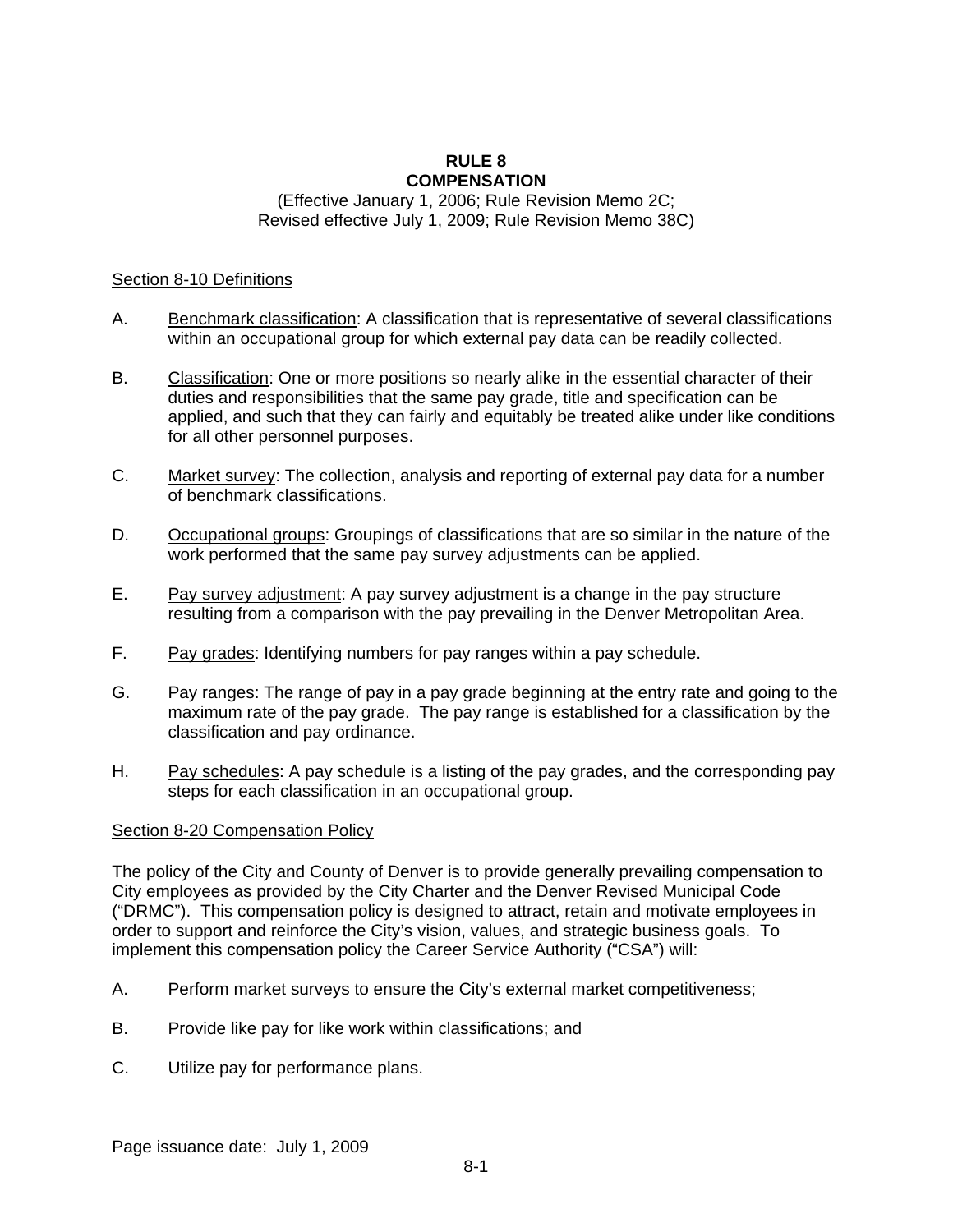### Section 8-30 Establishing and Maintaining Pay Schedules

- A. CSA shall establish the following pay schedules in order to facilitate the City's compensation policy:
	- 1. Non-exempt salary schedules: applicable to those classifications not exempt from overtime pursuant to the provisions of the Fair Labor Standards Act (FLSA);
	- 2. Community rate schedules: applicable to classifications in the sports and entertainment field which do not have traditional year-round or seasonal schedules. These classifications are non-exempt under the FLSA;
	- 3. Short-range schedules: applicable to certain classifications comprised solely of on-call positions used on a seasonal basis. All classifications in the short range schedule are non-exempt under the FLSA;
	- 4. Trainee schedules: applicable to classifications included in the Trainee Program. These are single rate classifications that do not have ranges. The FLSA exemption varies according to the type of work performed; and
	- 5. Exempt salary schedules: applicable to those classifications exempted from overtime under the FLSA.
- B. Each occupational group shall have one or more of these pay schedules assigned to it as appropriate.
- C. Classifications shall be assigned to a pay grade within the appropriate pay schedule.

### Section 8-40 Pay and Benefit Survey Process

- 8-41 Establishing Pay for Classifications
- A. The pay for a classification shall be set at generally prevailing rates of pay for comparable jobs in the Denver Metropolitan Area using the market survey process described below.
- B. CSA shall perform an annual market analysis to determine what pay survey adjustments, if any, should be recommended for occupational groups and/or classifications covered by the classification and pay plan (as defined in Rule 7 CLASSIFICATION).
- C. If market survey data are inadequate or inappropriate for a statistical analysis, pay for a classification will be determined based on internal relationship comparisons to other City and County of Denver classifications according to practices established by CSA (see Appendix).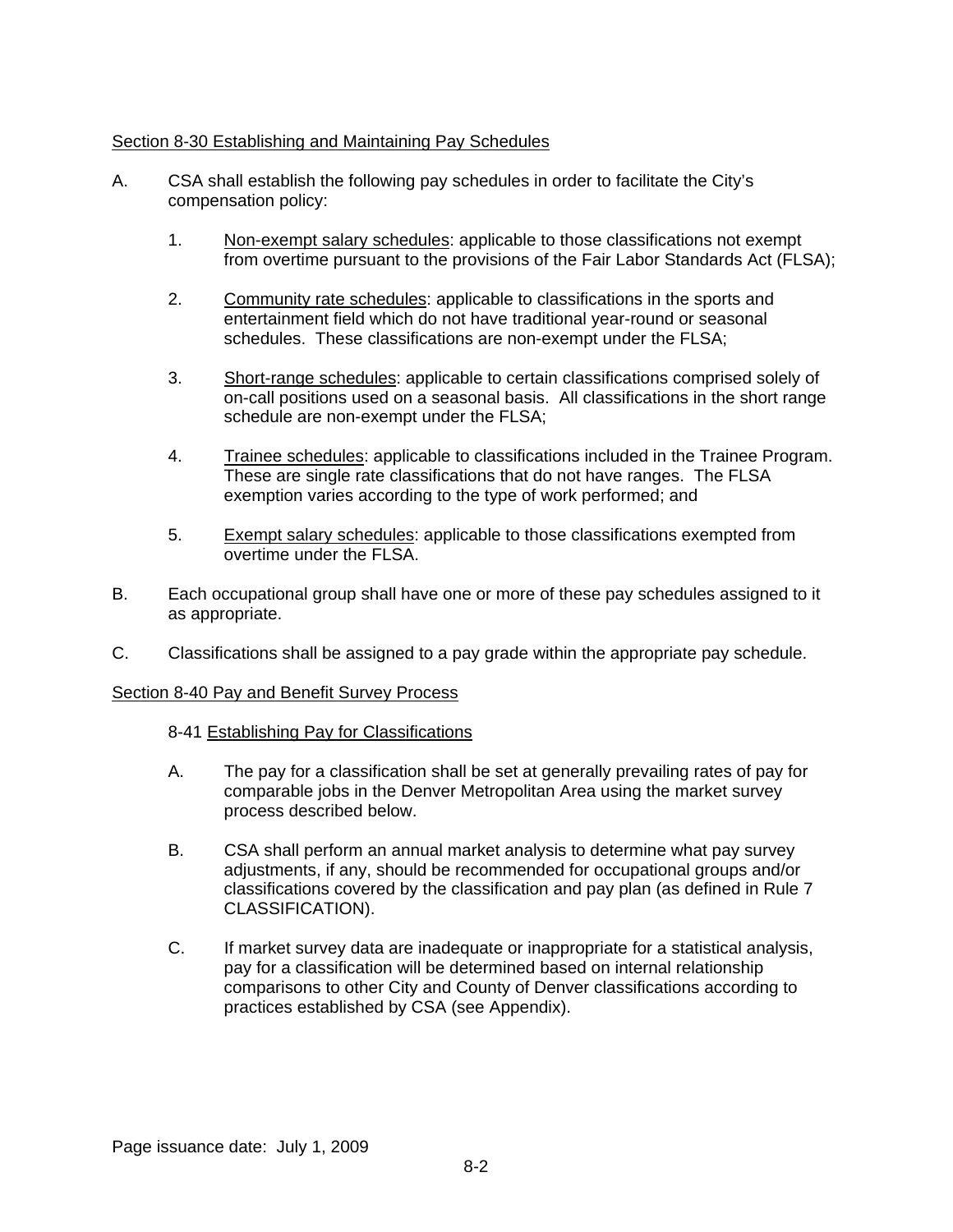### 8-42 Market Surveys

In order to provide generally prevailing compensation to employees CSA shall use market surveys which include a sample of public and private sector employers and jobs throughout the local market or other appropriate geographical areas.

- A. Benchmark classifications shall be identified in each occupational group. Market data shall be used to analyze these classifications in order to determine what pay survey adjustments, if any, should be recommended.
- B. The local market shall be defined as the "Denver Metropolitan Area" which includes Adams, Arapahoe, Boulder, Broomfield, Denver, Douglas, and Jefferson counties.
- C. The use of other geographical area data will be determined on a case-by-case basis for a classification. When other geographic areas are selected to be used in a survey, several factors are considered such as, but not limited to, the market where such jobs are recruited for, comparable organizations, populations and cost of living factors.
- D. Whenever salary and related information is furnished to CSA on the condition that such material remains confidential, the individual pay data by organization in such surveys shall not be disclosed.
- E. CSA shall establish written criteria for selecting surveys, which must be published and followed. Before changing the criteria for selecting surveys, CSA must inform the Board at a public meeting (see Appendix).

#### 8-43 Implementation of Pay Survey Recommendations

- A. In accordance with Rule 2, the Career Service Board ("Board") shall hold a public hearing to determine whether to accept, reject, or modify the pay survey recommendations.
- B. The Board provides their recommendations to the Mayor and City Council as required by ordinance.
- C. City Council and the Mayor may accept, reject, or modify the recommendations.
- D. CSA shall implement the pay survey adjustments as approved by City Council and the Mayor and as provided in the DRMC.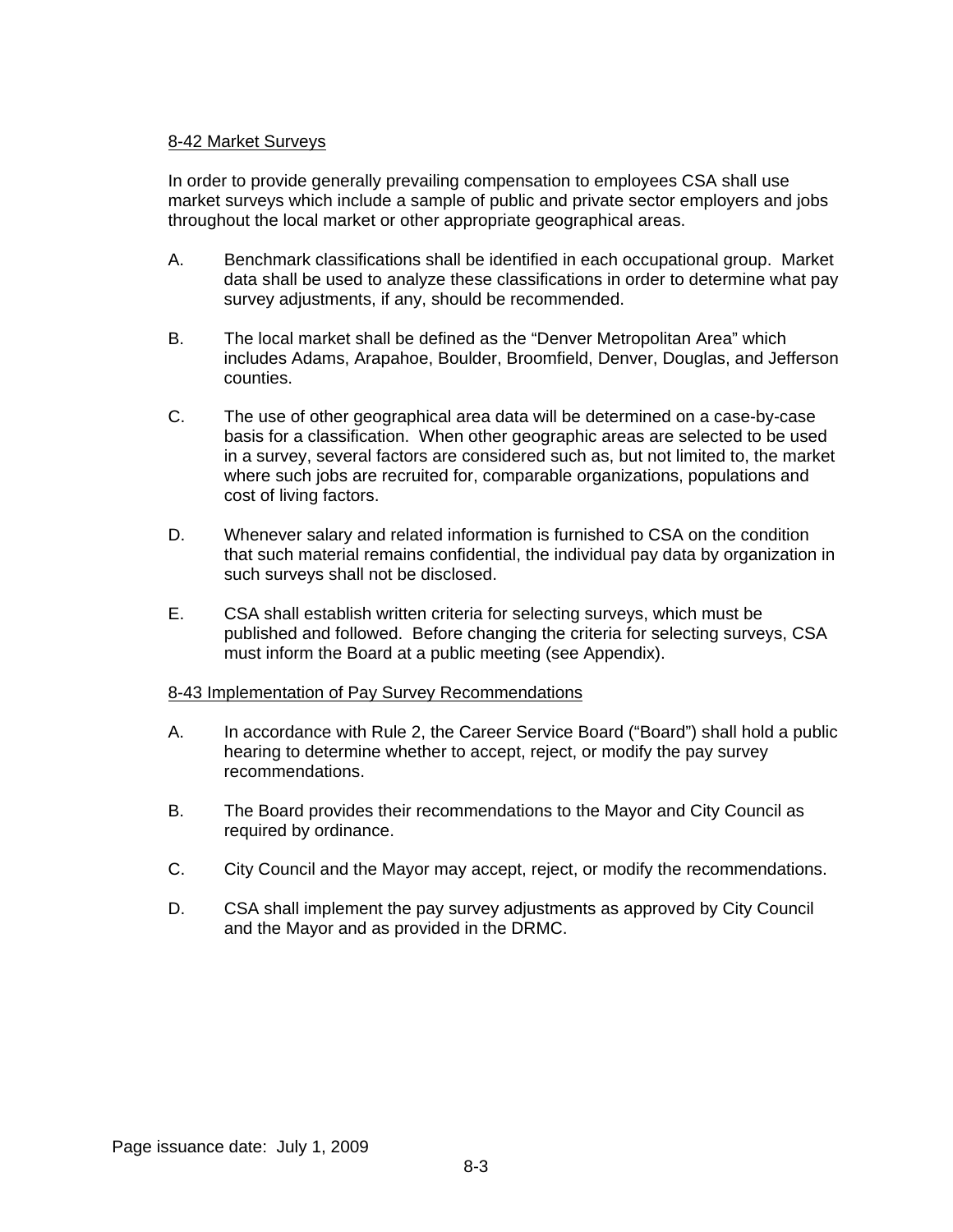### 8-44 Employee Benefits

- A. Upon request of the Mayor, City Council, or the Board, the Career Service Personnel Director ("Personnel Director") shall survey and recommend changes to employee benefits as necessary to attract and retain a qualified and competent workforce and to maintain the city's policy to provide generally prevailing compensation to employees.
- B. The Board shall conduct at least one public hearing on any proposed changes to employee benefits prior to the Personnel Director making any recommendations to the Mayor and City Council.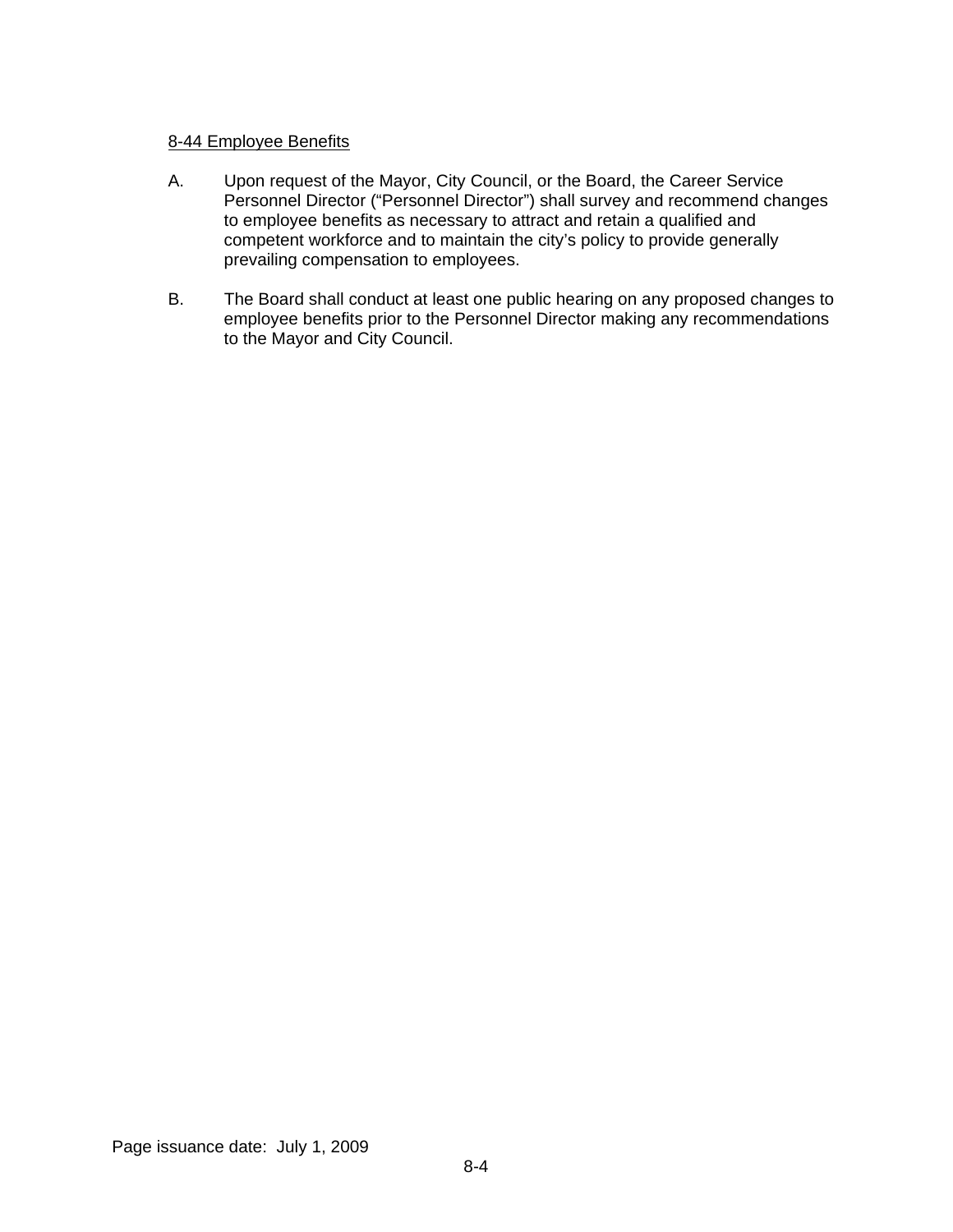### **APPENDIX 8.A.**

#### **CSA PRACTICES FOR DETERMINING INTERNAL RELATIONSHIP COMPARISONS BETWEEN CITY AND COUNTY OF DENVER JOB CLASSIFICATIONS (REFERRED TO IN RULE 8-41 C.)**

These comparisons will include, but not be limited to items such as the:

- 1. Duties and responsibilities of the job;
- 2. Level of decision making;
- 3. Level of supervision exercised and received;
- 4. Level of difficulty;
- 5. Minimum qualifications.

This Appendix is provided for informational purposes and is not considered a part of the Rules.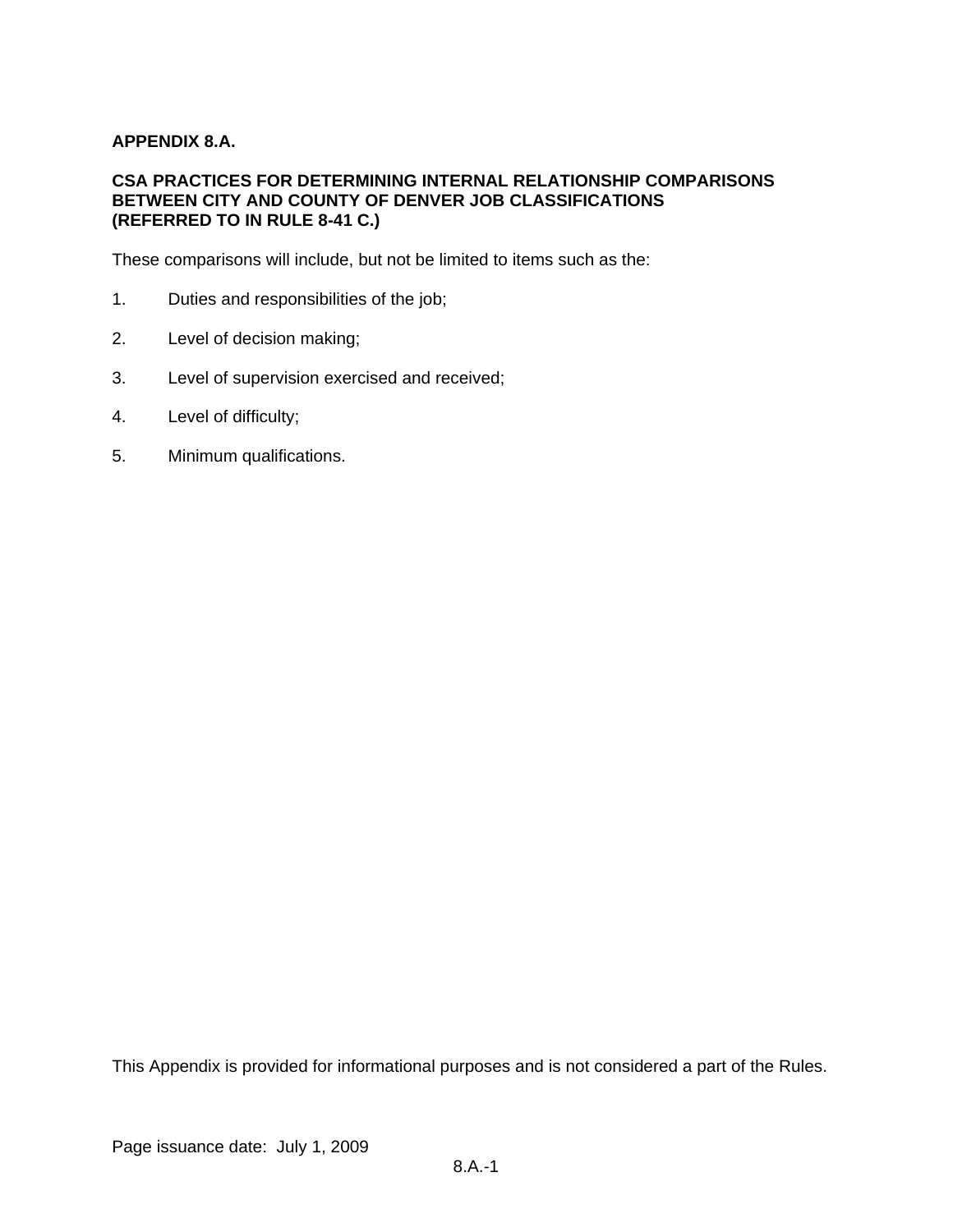### **APPENDIX 8.B.**

#### **CRITERIA FOR SELECTING MARKET SURVEYS (REFERRED TO IN RULE 8-42 E.)**

The following criteria shall be used to select published surveys:

- 1. The survey should provide written documentation of the methodology used to select the sample of the organizations surveyed; match the type of work performed; and collect, analyze, and report the data.
- 2. The methodology outlined should meet professionally accepted compensation standards.
- 3. The survey should provide written documentation showing that only organizations meeting criteria established in these rules were surveved.
- 4. The survey should provide a list of the organizations surveyed.
- 5. The survey must provide descriptions of work in sufficient detail to ensure comparable jobs are being matched.
- 6. The survey must provide an effective date for all data reported.
- 7. The survey should provide rate structure data, actual rates of pay be quartile, median, and/or weighted average; and the number of organizations and rates the results represent.
- 8. The number of firms surveyed must provide a large enough sample to be considered representative of the generally prevailing wage.

CSA is required to establish written criteria for selecting market surveys by the Career Service Rules. These criteria must be published in the Appendix to this Rule 8 and followed. Before changing this Appendix 8.B., CSA must inform the Board at a public meeting.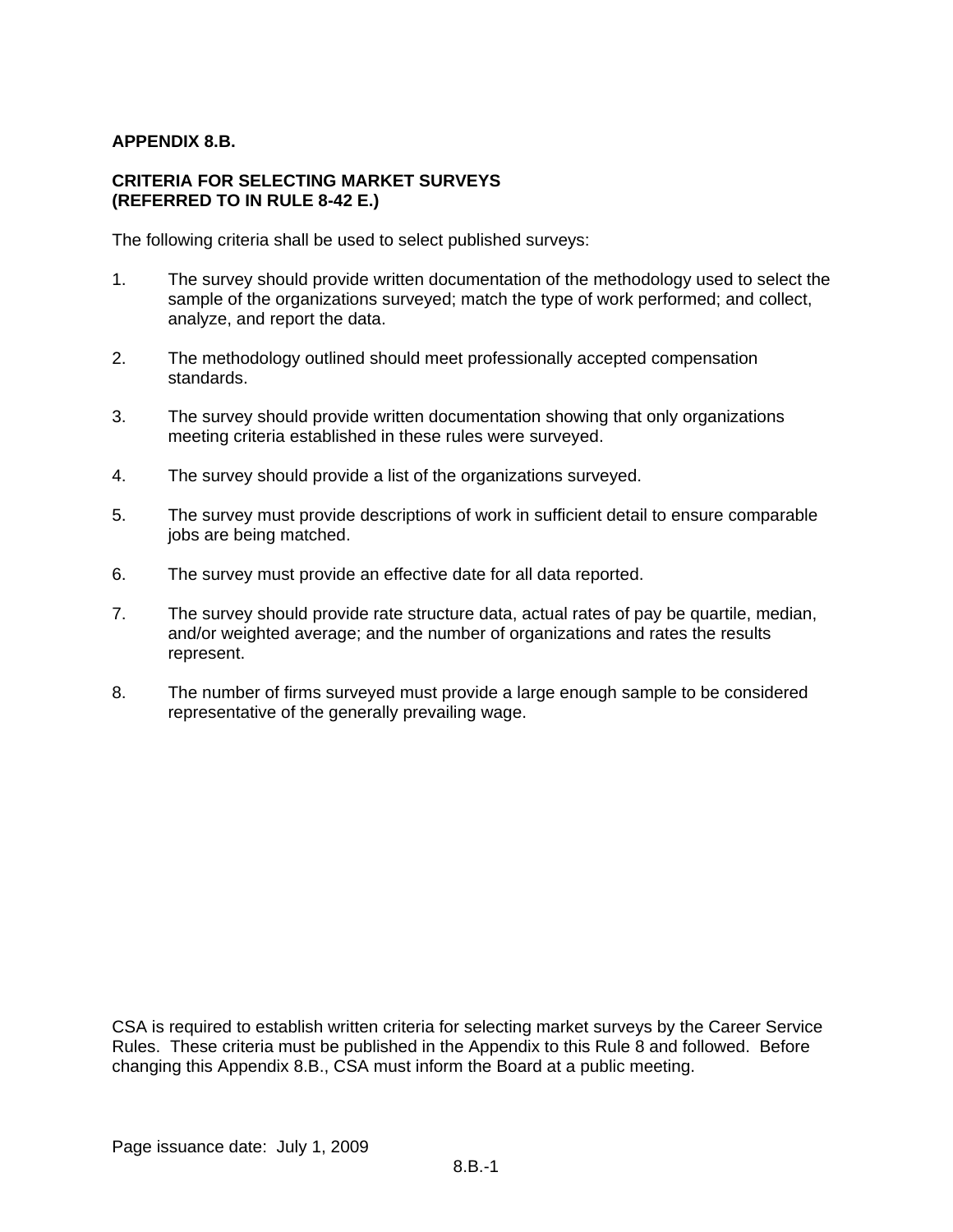# 9-34 Employee Internship Appointment

When a current Career Service employee accepts an Employee Internship Appointment, pay shall be set by the appointing authority. Any step between step "1" and step "9" of the non-exempt pay schedule or step "11" of the exempt pay schedule may be designated. In no event shall the new pay be lower than the entry rate or higher than step "9" of the non-exempt pay schedule or step "11" of the exempt pay schedule for the new classification.

# 9-35 Re-allocation

- A. When a position is re-allocated to another classification, the incumbent's pay shall be set at a step that is closest to that employee's existing rate of pay without losing pay. If the employee's pay is higher than the last step of the pay range of the new classification, the employee's pay shall remain at the employee's existing rate of pay until such time that either:
	- 1. The employee changes positions; or
	- 2. The pay range of the new classification catches up to the employee's rate of pay when the pay range is adjusted.

In no event shall the employee receive less than the entry rate of the pay range of the new classification.

- B. When an employee meets the requirements to progress to a higher classification in a current delegated progressive classification series and the Personnel Director approves the progression to the higher classification, the employee's pay shall be set at a step that reflects a two and one quarter percent (2.25%) increase in pay. In no event shall the employee receive less than the entry rate of the pay grade of the new class.
- C. When a classification is changed to a different occupational group, pay grade, and/or pay range as the result of a re-allocation as described in Rule 7 CLASSIFICATION, the pay for employees in that classification shall be set at the step in the new pay range that is closest to the employees' current rate of pay without a loss in their current pay. In no event shall an employee receive less than the entry rate of the new pay range.

### 9-36 Re-instatement Appointment or Promotional Re-instatement Appointment

Upon re-instatement or promotional re-instatement, either after lay-off or after demotion in lieu of lay-off, an employee's pay shall be set at the rate of pay the employee received immediately prior to such lay-off or demotion in lieu of lay-off. If payment at this rate would result in a decrease in pay for a current City employee, the pay rate shall be set at the pay step closest to the employee's present rate of pay, without a loss in pay. In no event shall the pay rate be lower than the entry rate of the pay range.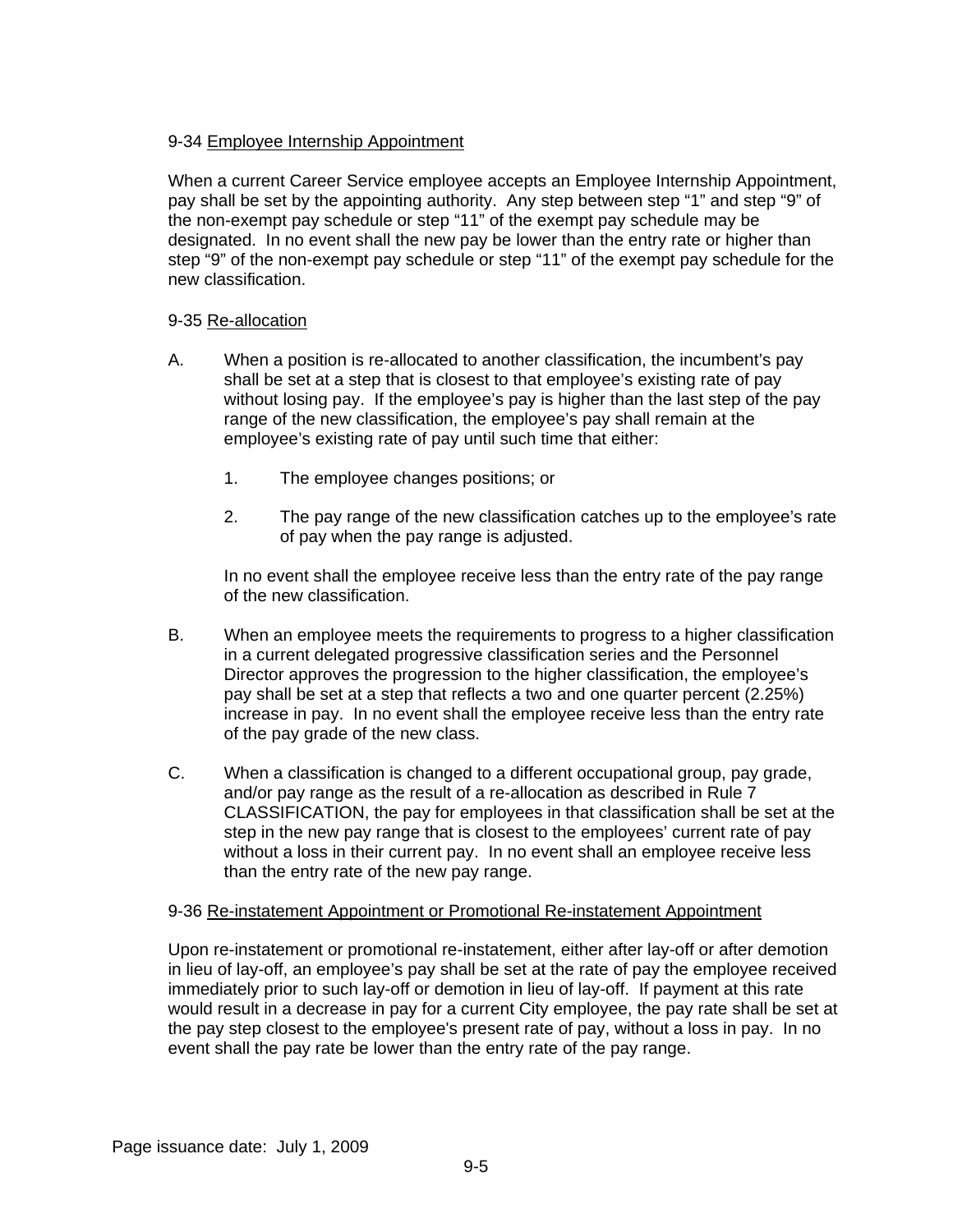### Section 9-40 Work Assignment Outside of Job Classification (Revised effective May 20, 2008; Rule Revision Memo 28C)

- A. An appointing authority may temporarily assign the duties of a vacant position in a higher level classification to an employee in a lower level classification for a period of one year in accordance with the criteria established in this rule. Assignments for periods longer than one year require the approval of the Personnel Director.
- B. 1. Employees are eligible for additional pay for such assignments when they have been assigned all of the duties and responsibilities of the vacant position in the higher level classification;
	- 2. Additional pay for work outside of an employee's job classification shall start at the beginning of the work week following the fifteenth day of the temporary assignment, and continue for the duration of the assignment.
- C. The employee shall receive additional pay equal to six and nine-tenths percent (6.9%) above his or her regular base pay, unless the employee is receiving equipment differential.
- D. 1. The employee's job classification will not change as a result of a temporary assignment of higher level job duties and responsibilities. Employees receiving additional pay for working outside of their assigned classification shall not be eligible for re-allocation to the higher level classification.
	- 2. If an employee's Merit Date falls within the period of the temporary assignment and the employee receives a merit increase, the pay for the work assignment outside of job classification shall be re-calculated based on the employee's base pay with the merit increase. The re-calculated pay shall be effective as of the date of the merit increase.
- E. Upon completion of the temporary assignment, the employee's pay shall return to the employee's base pay prior to the temporary assignment, including any merit increase awarded during the temporary assignment.
- F. Pay for work outside of an employee's job classification does not impact subsequent pay for promotion, demotion or any other personnel action.